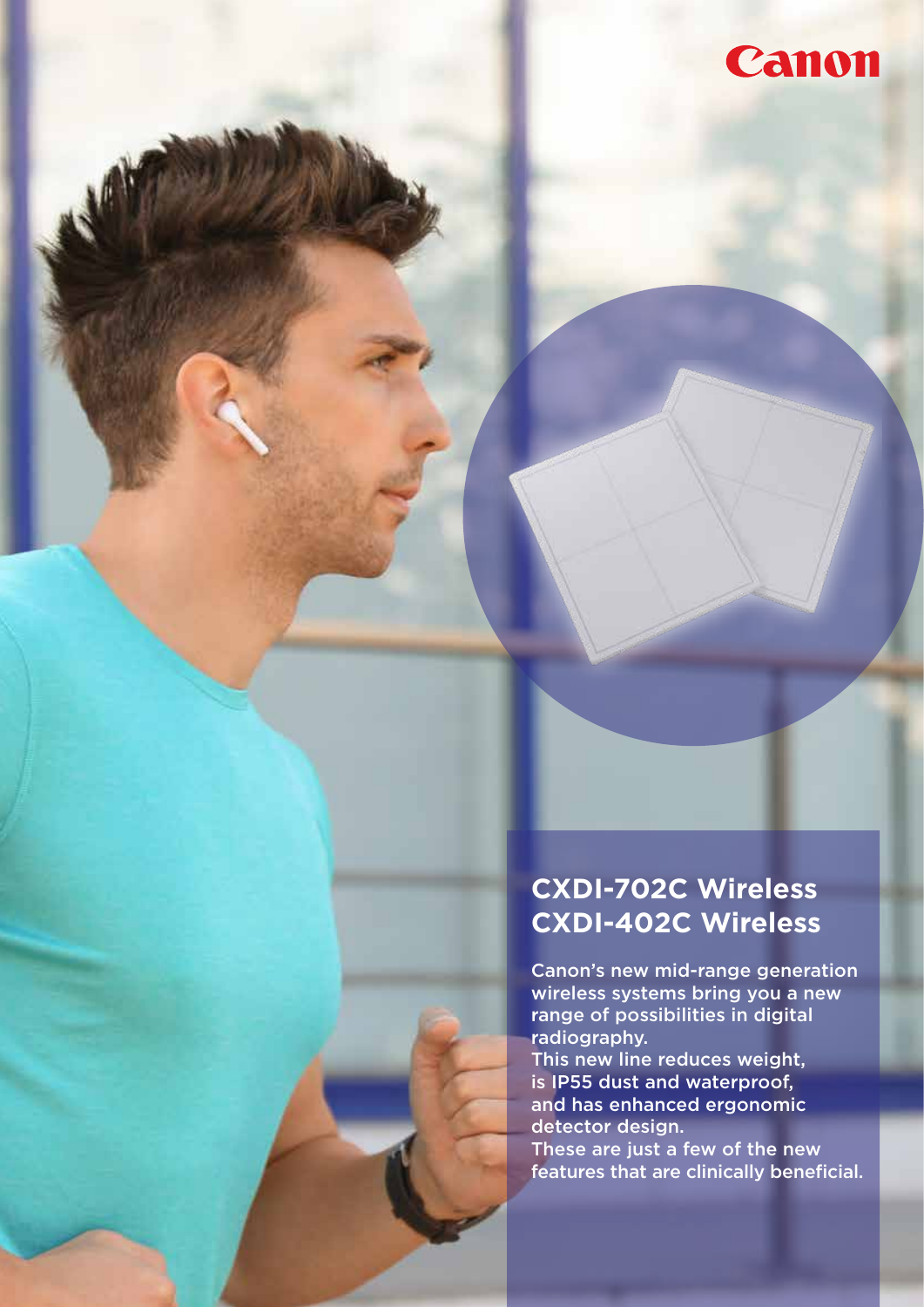### **Light AED\* wireless detectors**

Through the use of ergonomic and rigid covers, Canon has engineered an additional weight-reduction compared to previous detector series, to improve operator comfort. Although the chassis and frame are lean, high performance and durability are ensured. Canon is synonymous with superb quality and reliability

## **New detector design**

The new sleek tough and ergonomically sculpted CXDI series wireless mid-range detector design includes the following features to enhance the user and patient experience:

- More comfortable hold and grip: concern over dropping can be reduced due to light weight and handgrips sculpted into the detector on all four sides.
- Easier and more pleasant to handle due to the selection of high quality materials.
- Easier to position and more comfortable for patients and technologists due to an ergonomically shaped cover.



### **IP55 dust and waterproof**

Contact with fluids and dust is inevitable, particularly in emergency- and high-dependency care. Our IP55 protection against dust and liquid entering the FPD provides you with extra assurance in the product, while it is in use under challenging conditions, or when cleaning the product for

safety.



- CXDI-702C Wireless: 35.0 x 42.6 cm 3.1 kg
- CXDI-402C Wireless: 41.5 x 42.6 cm 3.7 kg

\* Automatic Exposure Detection allows for image capture without generator connection.

### **Docking station**

The new multi-function docking station combines the following capabilities in one compact desktop unit to help make your work and workflow even more convenient.

### The Docking Station enables:

- Detector check in
- Detector battery charging
- Image transfer
- Safe detector storage



### **Two tough detectors**

The use of light weight materials in a special way has improved the weight of the new detectors as well as the strength and durability (The covers can be replaced in case of damage).

The new CXDI series can withstand a load of 310kg, which allows direct weight-bearing imaging with obese patients.

# **Last image hold**

The last image is always on the detector, even when connection to the WIFI is suddenly interrupted. This provides you with the confidence that no unnecessary dose is applied to the patient. Once the WIFI is restored the image is forwarded to the system.

## **CXDI Control Software NE**



CXDI Control Software NE is made exclusively for use with Canon Digital Radiography systems. This imaging control and management software helps to optimize workflow and reduce the steps required to complete each examination quickly. The intuitive Graphical User Interface (GUI) can be used for all types of digital radiography modality and this commonality of

GUI across the entire detector range is a major advantage when it comes to speed of operator training, user confidence, convenience and familiarity. Canon CXDI-NE software configuration options ensure a GUI that is always right for you. Comprehensive image processing including 'Scatter Correction' and 'Advanced Edge Enhancement' imaging options guarantee optimized image quality with the lowest possible dose; the industry standard DICOM 3.0 interface ensures multi-vendor and cross-platform connectivity in any situation.